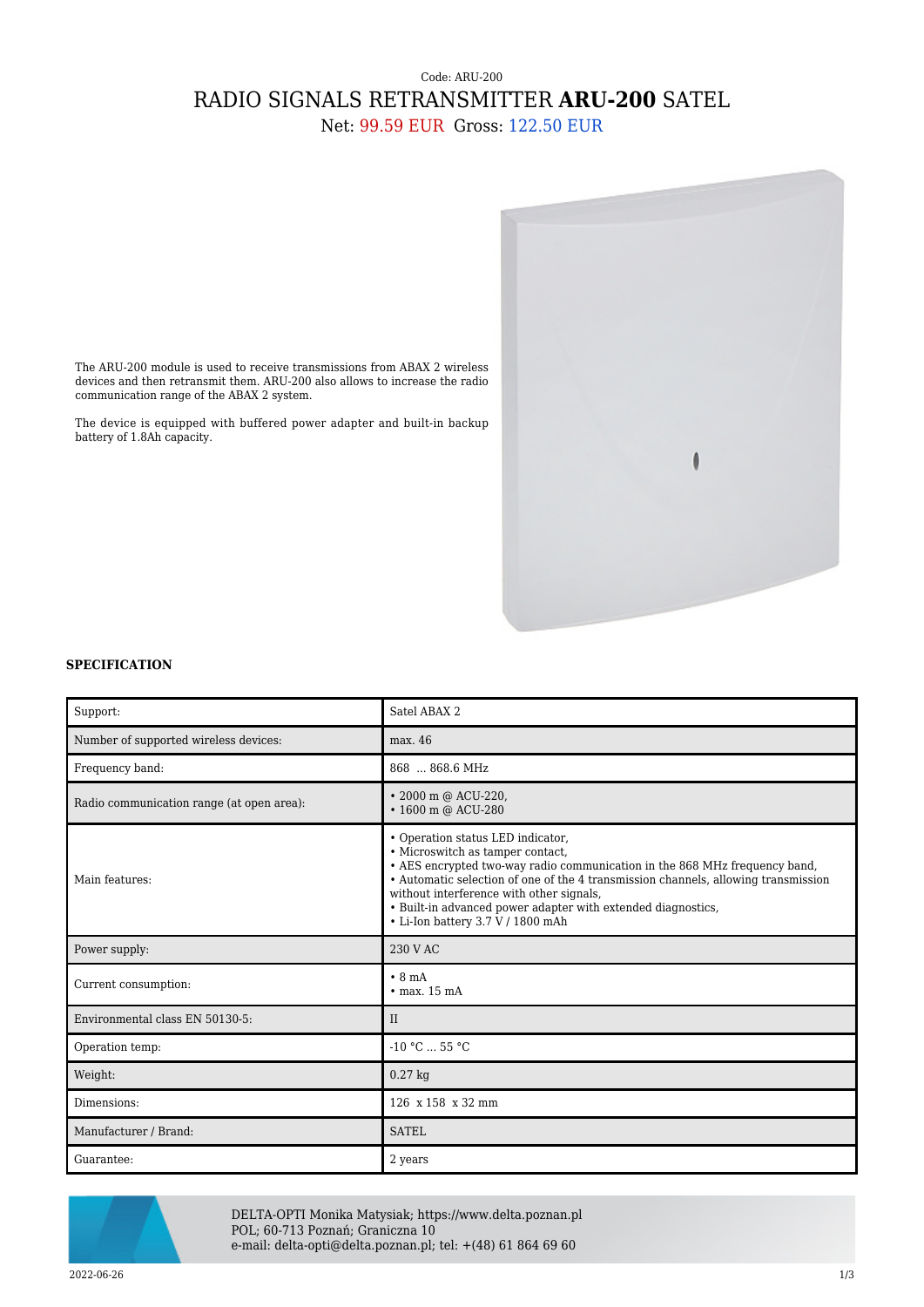## **PRESENTATION**

## Internal view of the housing:







Mounting side view:



DELTA-OPTI Monika Matysiak; https://www.delta.poznan.pl POL; 60-713 Poznań; Graniczna 10 e-mail: delta-opti@delta.poznan.pl; tel: +(48) 61 864 69 60

2022-06-26 2/3